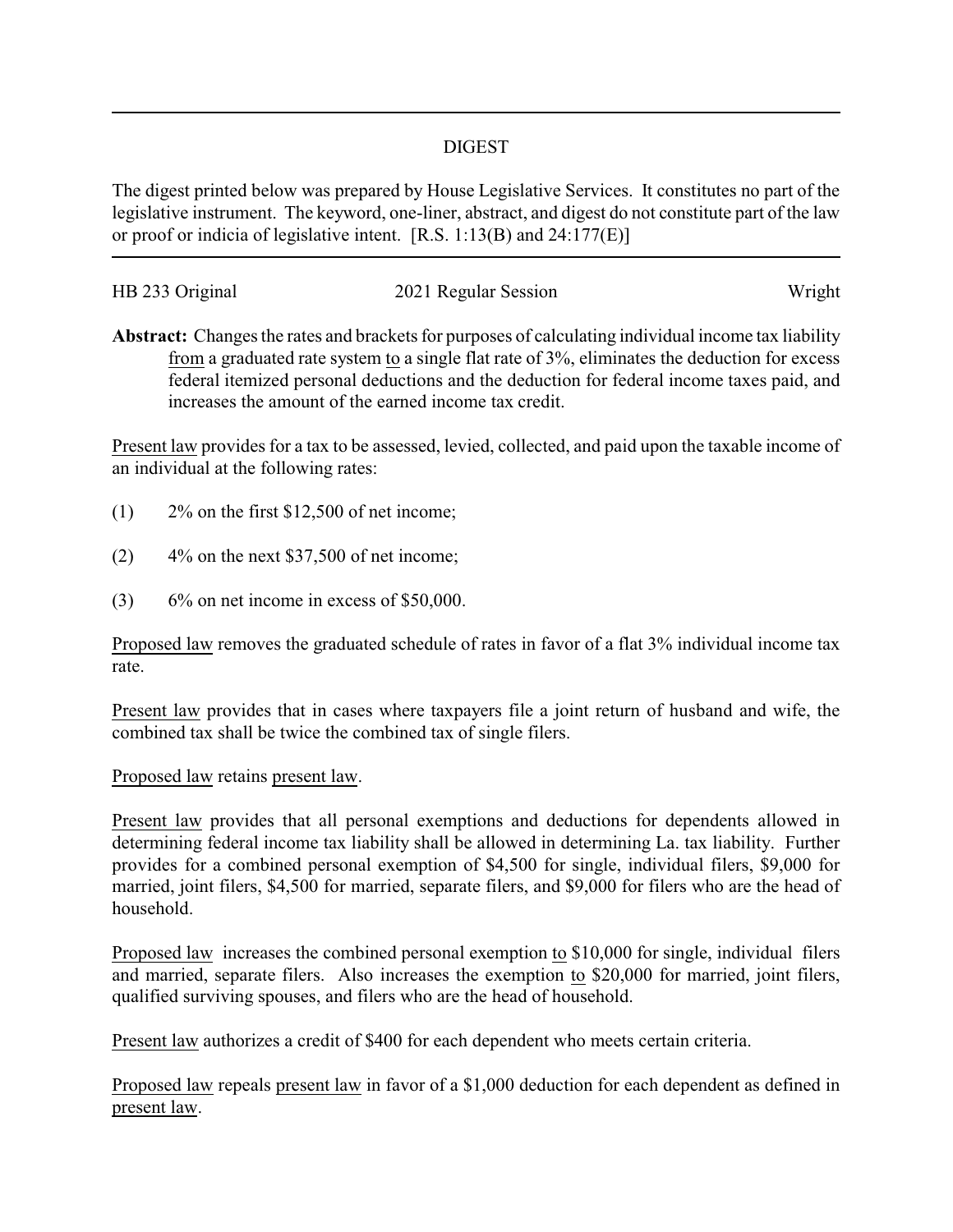Present law authorizes an additional deduction of \$1,000 for each allowable exemption in excess of those required to qualify for the exemption allowable under present law (R.S. 47:294(A)).

Proposed law provides an exemption of \$1,000 for a taxpayer who is blind, is deaf, has sustained the loss of one or more limbs, or has an intellectual disability. Provides a deduction of \$1,000 for each dependent allowed, in determining federal income tax liability, who is blind, is deaf, has sustained the loss of one or more limbs, or has an intellectual disability. Additionally, provides a deduction of \$1,000 for each dependent as allowed in determining federal income tax liability. Provides definitions and requirements for claiming the exemptions.

Present law requires the secretary to establish tax tables that calculate the tax owed by taxpayers based upon where their taxable income falls within a range that does not exceed \$250.

Proposed law retains present law. Present law requires the secretary to provide in the tax tables the combined personal exemption, standard deduction, and other exemption deductions in present law which is deducted from the 2% bracket. If the combined exemptions and deductions exceed the 2% bracket, the excess is deducted from the 4% bracket, and then the 6% bracket.

## Proposed law repeals present law.

Present law authorizes a deduction from individual income taxes for excess federal itemized personal deductions. The term "excess federal itemized personal deductions" is defined to mean the amount by which the federal itemized personal deductions exceed the amount of federal standard deduction designated for the filing status used for the taxable period on the individual income tax return.

Proposed law repeals the deduction for excess federal itemized personal deductions beginning Jan. 1, 2023.

Present constitution and present law authorize a state deduction for federal income taxes paid for purposes of computing income taxes for the same period.

Proposed law repeals the present law provisions that authorize a state deduction for federal income taxes paid for purposes of calculating individual and corporate income taxes and income taxes for estates and trusts.

Present law provides for an individual income tax credit based on the taxpayer's federal earned income tax credit authorized under Section 32 of the Internal Revenue Code. The amount of the credit shall equal 5% of the amount of the taxpayer's federal earned income tax credit through Dec. 31, 2025. Beginning Jan. 1, 2026, the amount of the credit shall equal 3.5% of the amount of the taxpayer's federal earned income tax credit.

Proposed law increases the amount of the state credit from 5% to 10% of the amount of the taxpayers federal tax credit and makes the amount of the credit permanent.

Present law provides for the computation of La. taxable income for a resident estate or trust,